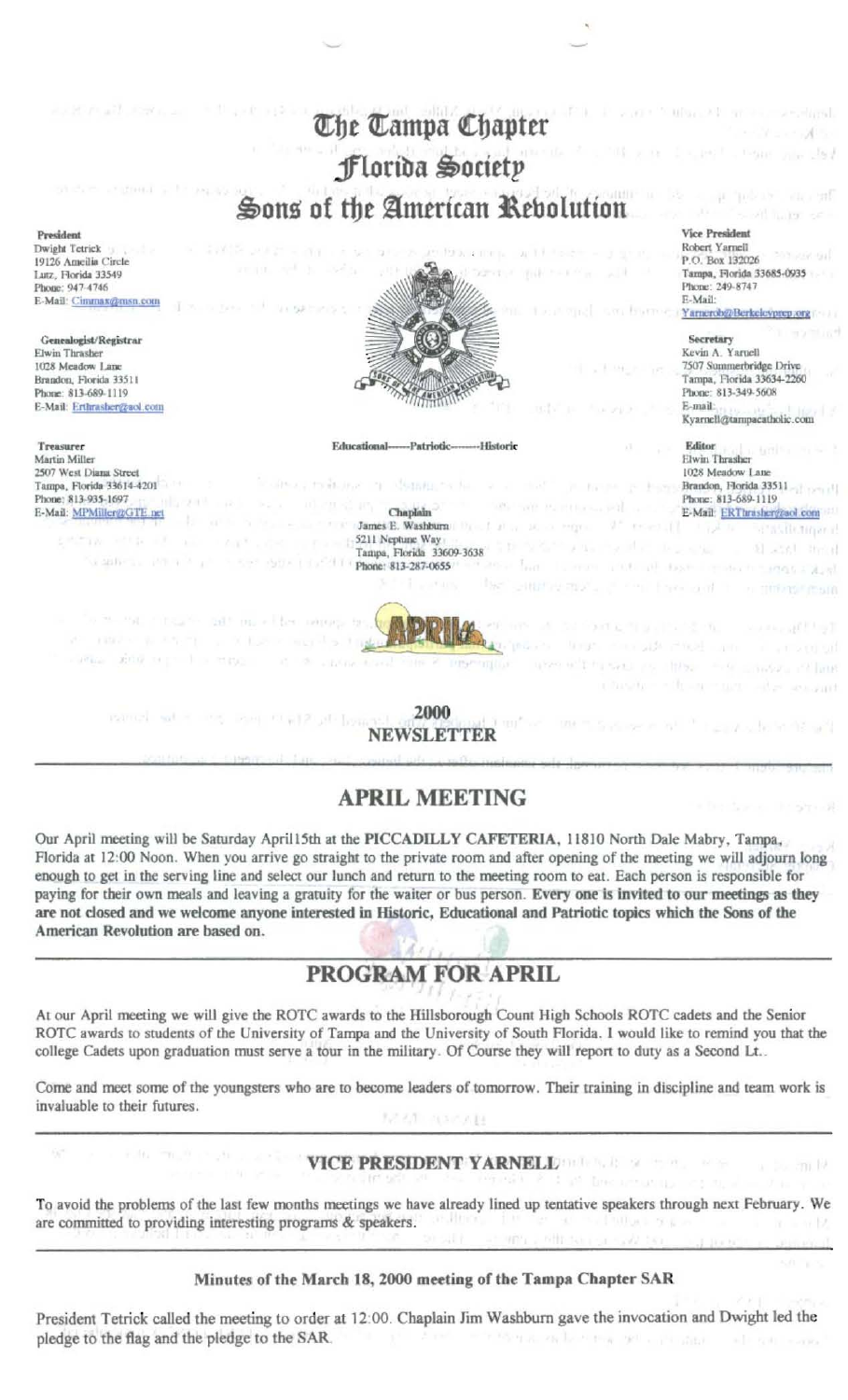Members present. Dwight Tetrick, Ted Dickerson, Marty Miller, Jim Washburn, Cy Gamber, Jim Chambers, Barry Rich, and Kevin Yarnell,

Welcome guests: Janett Tetrick, Billie Washburn, Jack and June Bolen, and Joseph Hill Jr.

The membership approved the minutes of the February meeting somewhat on faith. An error caused the January minutes to be republi hed in th newsletter.

The secretary reported good progress toward the April meeting where we will present the ROTC awards to the outstanding high school cadets. The membership agreed to pay for the lunches of the cadets.

Treasurer Marty Miller reported the chapter's financial transactions over the course of the past month. The current balance is \$2,363.23.

Ģ

No other old business was brought forth.

seita sea sui

A board of governors meeting was set for March 30<sup>th</sup> at 7:00.

The meeting adjourned for lunch.

President Tetrick reconvened the meeting. There was, unfortunately, no speaker available for this month. So the membership used the time for a discussion of membership and student participation in contests. Dwight reported on the hospitalization of Kirby Halbert. We hope to be able to induct him into membership next month. Also on the membership front, Jack Bolan's application has been completed and will be sent off to the state. [Secretary's note: As of this writing, Jack's application has past the state registrar and is on its way to national.] Other issues regarding the increasing of membership were discussed, among them getting leads from the DAR.

Ted Dickerson related that he had received no entries for an essay contest sponsored by another organization in which he has membership. Barry Rich reminded the chapter that participation in the Eagle Scout award program is very poor, and this year non-existent, because of the essay component. Some discussion ensured concerning the possible causes of this and what might be done about it.

The 50/50 drawing fell, for a second month, to Jim Chambers who donated the \$14.00 proceeds to the chapter.

The president Tetrick led the recessional, the chaplain offered the benediction, and the meeting adjourned.

Respectfully submitted.

 $\rightarrow$   $\sim$   $\sim$   $\sim$   $\sim$   $\sim$   $\sim$   $\sim$ 

| Kevin Yarnell<br>Chapter Secretary weight comment to the month of the contract of the contraction of the contract of the secretary weight to the month                                                                                 | the second contribution of the second of the second contribution of the second contribution of the second contribution of the second contribution of the second contribution of the second contribution of the second contribu<br>por investor such also also be seen saft also considerable in the land socionic constitutional and |
|----------------------------------------------------------------------------------------------------------------------------------------------------------------------------------------------------------------------------------------|--------------------------------------------------------------------------------------------------------------------------------------------------------------------------------------------------------------------------------------------------------------------------------------------------------------------------------------|
| en ag faart en am meer al aan aandan "oarbej aan in taas en de porton en die bestieden om aan aan aan de de de<br>are not closed und we welcome any securities are interested in Historical and Patriotic tegics which the Sons of the | anens at Recchender rechten basis                                                                                                                                                                                                                                                                                                    |
| Barbara and the Barbara<br>art it is a bound of set fillower and off the Automotive                                                                                                                                                    | <b>SIOSH</b><br>When it could there is a line of and it is specifically                                                                                                                                                                                                                                                              |
| of the flind has touch and the automatical office percentage to continue appro-                                                                                                                                                        |                                                                                                                                                                                                                                                                                                                                      |
|                                                                                                                                                                                                                                        |                                                                                                                                                                                                                                                                                                                                      |

**HANOI JANE** 

marate at a 10 main

n modul -

Many of us over 50 remember that during the Viet Nam war Jane Fonda opposed the war, as many others, but she went to Viet Nam and embarrassed the U.S. Government and the prisoners of war by her actions.

+list Many of these actions are spelled out below. It is appalling that her actions have been forgotten and that she may be honored as one of the "100 Women of the Century." The text that follows was sent to me, and I believe it needs reading.

Most of the M redi EL 2000 meching of the Lampa Lineary NAR

Subject: HANOI JANE<br>https://bancaration.com/site can attached and properly in Lots as the settle

Looks like Hanoi Jane may be honored as one of the "100 Women of the Century". JANE FONDA remembered?